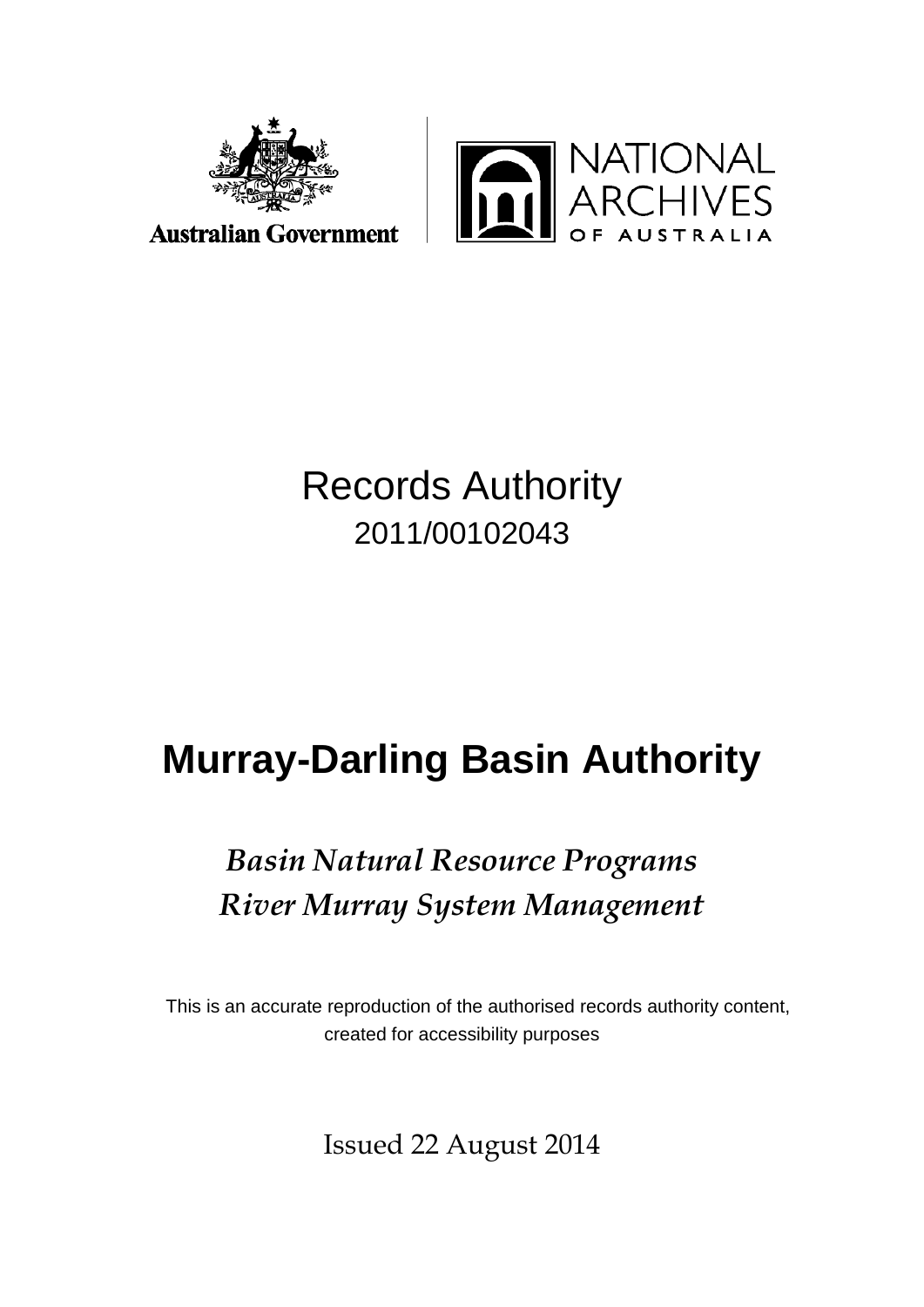### **CONTENTS**

|                                                                                                                | $\overline{\mathbf{3}}$ |
|----------------------------------------------------------------------------------------------------------------|-------------------------|
| CONTACT INFORMATION NAMES AND RESERVE TO A RESERVE THE RESERVE TO A REPORT OF THE RESERVE TO A REPORT OF THE R | 4                       |
|                                                                                                                | - 5                     |
| <b>BASIN NATURAL RESOURCE PROGRAMS</b>                                                                         | -6                      |
| RIVER MURRAY SYSTEM MANAGEMENT MARRIELLA AND ANN AN EXAMPLE AND THE RESERVE THE RESERVE THE RESERVE THAT A RES | 9                       |

© Commonwealth of Australia 2014

| This work is copyright. Apart from any use as permitted under the <i>Copyright</i> |
|------------------------------------------------------------------------------------|
| Act 1968, no part may be reproduced by any process without prior written           |
| permission from the National Archives of Australia. Requests and inquiries         |
| concerning reproduction and rights should be directed to the Publications          |
| Manager, National Archives of Australia, PO Box 7425, Canberra Business            |
| Centre ACT 2610. Australia.                                                        |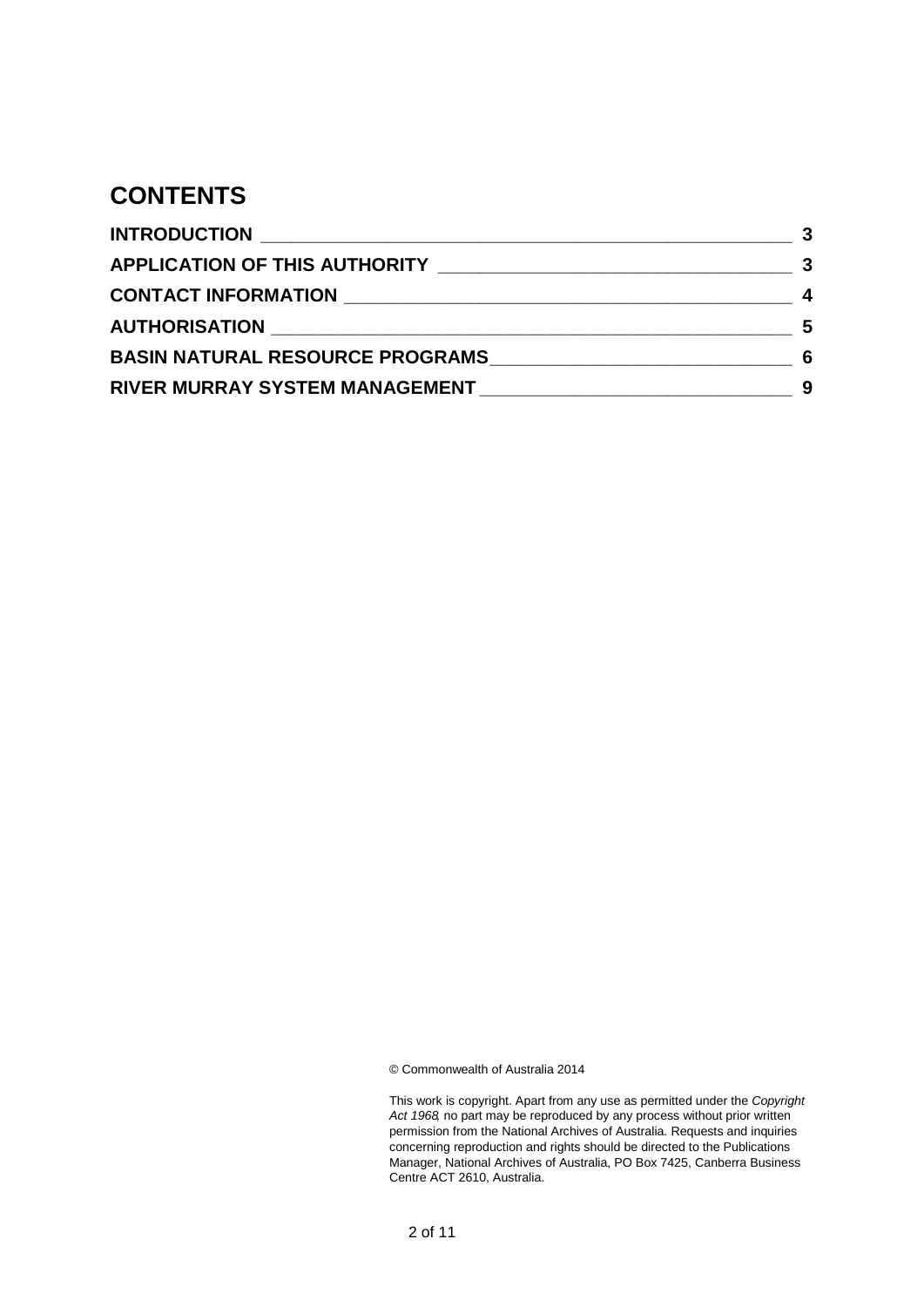### <span id="page-2-0"></span>**INTRODUCTION**

The Murray-Darling Basin Authority (MDBA) and the National Archives of Australia have developed this Records Authority to set out the requirements for keeping or destroying records for the core business areas of Basin Natural Resource Programs and River Murray System Management. It represents a significant commitment on behalf of the MDBA to understand, create and manage the records of its activities.

This Authority is based on the identification and analysis of the business of the MDBA. It takes into account the agency's legal and organisational records management requirements, and the interests of stakeholders, the agency and the National Archives of Australia.

The Authority sets out those records that need to be retained as national archives and specifies the minimum length of time that temporary records need to be kept. This Authority gives the MDBA permission under the *Archives Act 1983*, for the destruction of the temporary records described after the minimum retention period has expired. Retention periods for these temporary records are based on: an assessment of business needs; broader organisational accountability requirements; and community expectations, and are approved by the National Archives of Australia on the basis of information provided by the agency.

As changes in circumstances may affect future records management requirements, the periodic review of this Authority is recommended. All amendments must be approved by the National Archives.

## <span id="page-2-1"></span>**APPLICATION OF THIS AUTHORITY**

- 1. This Authority is to be used to determine how long records must be kept. Records are matched to the relevant core business and records class in the Authority:
	- where the minimum retention period has expired and the records are not needed for agency business they should be destroyed as authorised in this Authority;
	- records that have not reached the minimum retention period must be kept until they do; and
	- records that are identified as Retain as National Archives (RNA) are to be transferred to the National Archives of Australia for preservation.
- 2. This Authority should be used in conjunction with general records authorities such as:
	- the Administrative Functions Disposal Authority (AFDA) and/or AFDA Express issued by the National Archives to cover business processes and records common to Australian Government agencies; and
	- General Records Authority (31) for source (including original) records that have been copied, converted or migrated.
- 3. The Normal Administrative Practice (NAP) provision of the *Archives Act 1983* gives agencies permission to destroy certain records without formal authorisation. This usually occurs where records are duplicated, facilitative or for short-term use only. NAP does not replace arrangements agreed to in this Authority but can be used as a tool to assist in identifying records for destruction together with an agency's Records Authority or Authorities, and with AFDA and AFDA Express. The National Archives recommends that agencies develop and implement a Normal Administrative Practice policy. Advice and guidance on destroying records as a normal administrative practice and on how to develop an agency NAP policy is available from the National Archives' website at **[www.naa.gov.au.](http://www.naa.gov.au/)**
- 4. Records that are reasonably likely to be needed as evidence in a current or future judicial proceeding or are subject to a request for access under the *Archives Act 1983*, the *Freedom of Information Act 1982* or any other relevant Act must not be destroyed until the action has been completed.
- 5. Records subject to a disposal freeze must not be destroyed until the freeze has been lifted. Further information about disposal freezes and whether they affect the application of this Authority is available from the National Archives website at **[www.naa.gov.au.](http://www.naa.gov.au/)**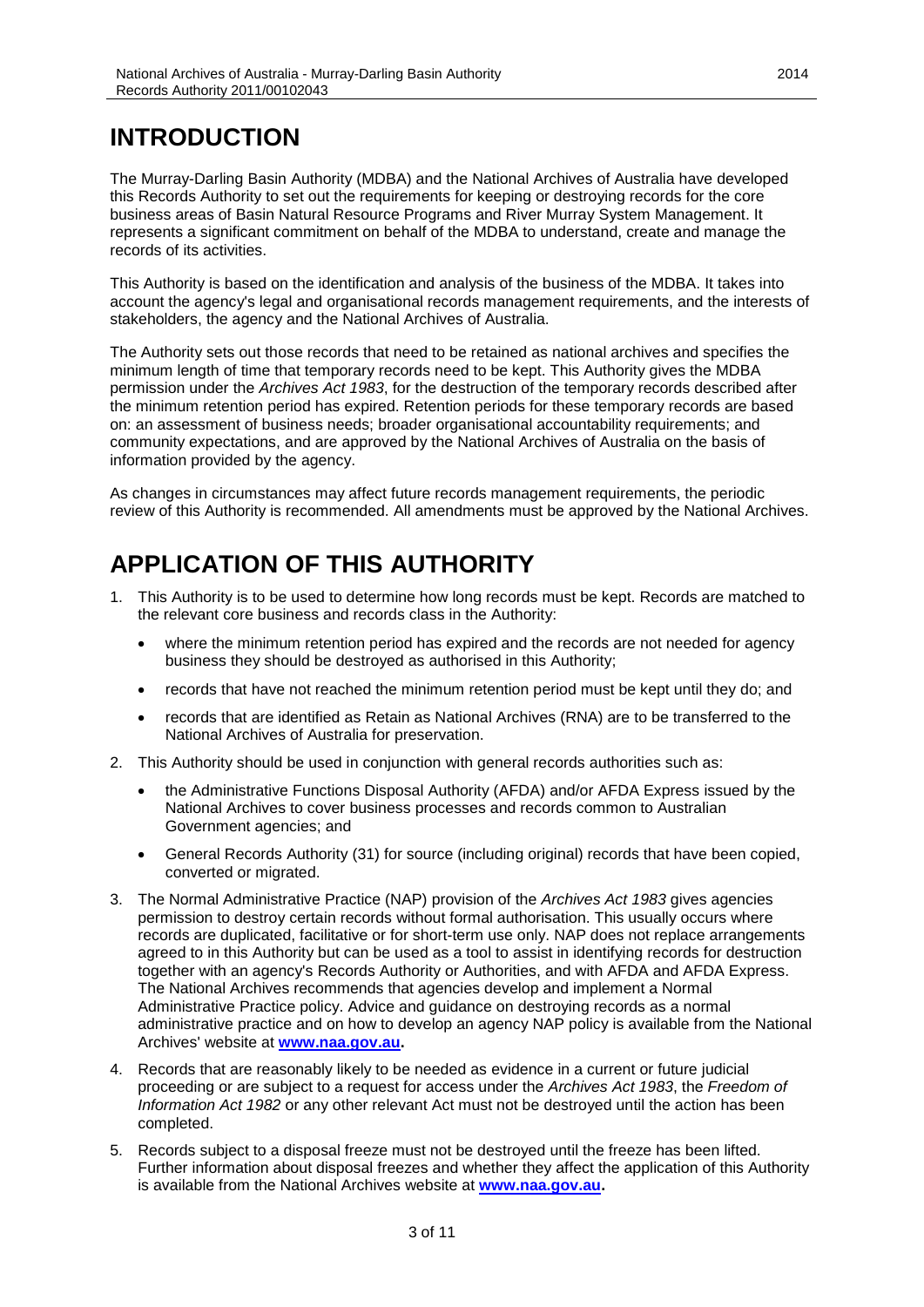- 6. Where the method of recording information changes (for example from a manual system to an electronic system, or when information is migrated from one system to a new system) this Authority can still be applied, providing the records document the same core business. The information must be accessible for the period of time prescribed in this Authority. The MDBA will need to maintain continuing access to the information, including digital information, for the periods prescribed in this records authority or until the information is transferred into the custody of the National Archives.
- 7. In general, retention requirements indicate a minimum period for retention. The MDBA may extend minimum retention periods if it considers that there is an administrative need to do so, without further reference to the National Archives. Where the MDBA believes that its accountability will be substantially compromised because a retention period or periods are not adequate, it should contact the National Archives for review of the retention period.
- 8. Records coming within 'Retain as national archives' classes in this Authority have been determined to be part of the archival resources of the Commonwealth under Section 3C of the *Archives Act 1983*. The determination of Commonwealth records as archival resources of the Commonwealth obliges agencies to transfer the records to the National Archives when they cease to be current and, in any event, within 15 years of the records coming into existence, under Section 27 of the *Archives Act 1983*.
- 9. Records in the care of agencies should be appropriately stored, managed and preserved. Agencies need to meet this obligation to ensure that the records remain authentic and accessible over time. Under Section 31 of the *Archives Act 1983*, access arrangements are required for records that become available for public access including those records that remain in agency custody.
- 10. Appropriate arrangements should be made with the National Archives when records are to be transferred into custody. The National Archives accepts for transfer only those records designated as national archives.
- 11. Advice on how to use this Authority is available from the MDBA records manager. If there are problems with the application of the Authority that cannot be resolved, please contact the National **Archives**

### <span id="page-3-0"></span>**CONTACT INFORMATION**

For assistance with this authority or for advice on other records management matters, please contact National Archives' Agency Service Centre.

Queen Victoria Terrace Tel: (02) 6212 3610 Parkes ACT 2600 PO Box 7425 **Email:** Finall: record keeping@naa.gov.au Email: record keeping@naa.gov.au Canberra Business Centre ACT 2610 Canberra Business Centre ACT 2610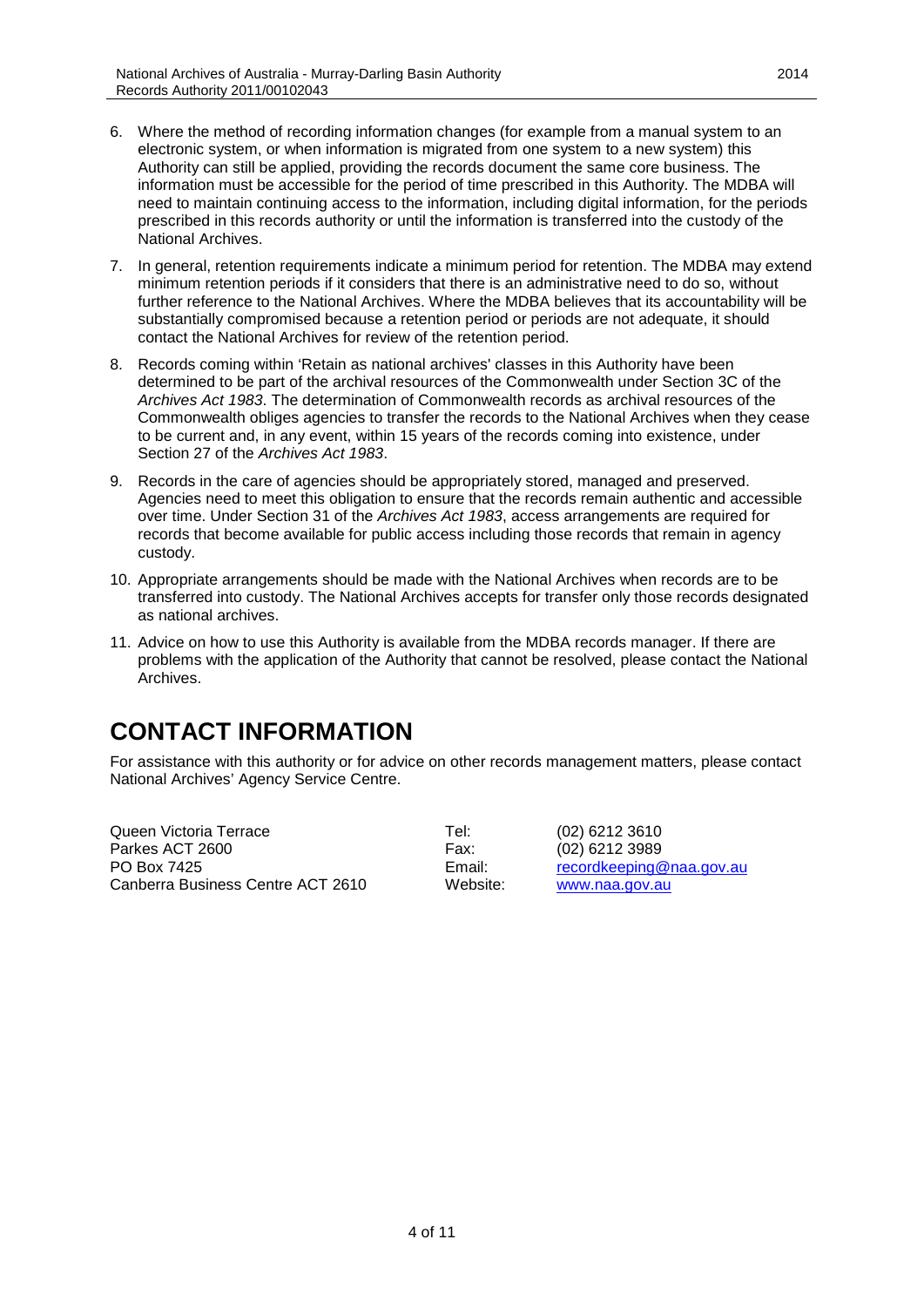### <span id="page-4-0"></span>**AUTHORISATION**

### **RECORDS AUTHORITY 2011/00102043**

| <b>Purpose:</b>     | Authorises arrangements for the disposal of records in accordance with<br>Section 24(2)(b) of the Archives Act 1983.                                                                            |
|---------------------|-------------------------------------------------------------------------------------------------------------------------------------------------------------------------------------------------|
|                     | Determines records classed as 'Retain as national archives' in this<br>Records Authority to be part of the archival resources of the<br>Commonwealth under section 3C of the Archives Act 1983. |
|                     |                                                                                                                                                                                                 |
| <b>Application:</b> | All core business records relating to the Murray-Darling Basin<br>Authority:                                                                                                                    |
|                     | Basin Natural Resource Programs<br>$\bullet$<br>• River Murray System Management                                                                                                                |
|                     |                                                                                                                                                                                                 |

This authority gives permission for the destruction, retention or transfer to the National Archives of Australia of the records described. This authority will apply only with the consent of the agency currently responsible for the business documented in the records described.

David Fricker 2014

#### Authorised by **Date of issue:**

Director-General National Archives of Australia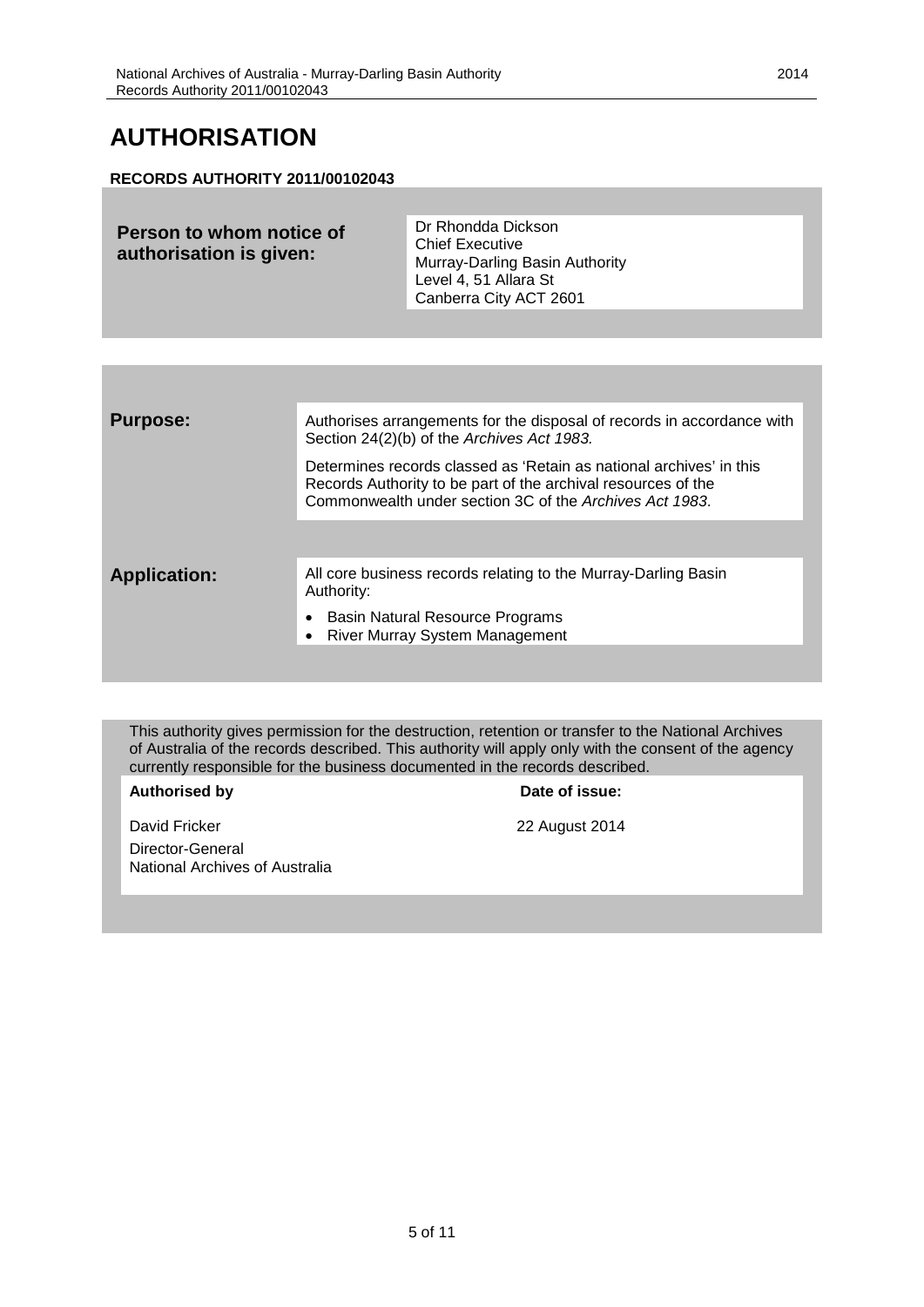### <span id="page-5-0"></span>**BASIN NATURAL RESOURCE PROGRAMS**

The core business of developing, implementing and reviewing programs in order to address natural resource management issues within the Murray-Darling Basin.

Includes the development of strategic plans for the integrated and sustainable management of water resources in the Murray-Darling Basin (eg the Basin Plan).

The **core activities** include:

- developing plans, strategies, policies and rules for the sustainable management of the Murray-Darling Basin's natural resources;
- auditing, reviewing, evaluating and monitoring the effectiveness of programs and associated plans, strategies, rules and policies;
- giving and receiving advice, including the provision of advice to the Minister in relation to the accreditation of state water resource plans;
- preparing reports and briefings;
- negotiating, establishing and reviewing agreements, including funding agreements and arrangements;
- managing and/or participating in committees, taskforces and working groups;
- gathering and managing scientific and technical data to assist planning and decision making processes;
- liaising with state agencies, industry, environmental groups, research and other bodies;
- monitoring and enforcing compliance with natural resource programs and associated plans, strategies, rules and policies; and
- developing and delivering education programs.

The performance of the core business is supported by **general activities** such as:

- giving and receiving advice;
- preparing and delivering speeches and presentations;
- managing and participating in conferences; and
- developing and reviewing routine internal operational policies and procedures.

#### *Cross references to other areas of this records authority*

*For the operation and management of the River Murray system for the purposes of ensuring the reliability of entitlement flows and allocations to jurisdictions, use RIVER MURRAY SYSTEM MANAGEMENT.*

#### *Cross references to AFDA Express Records Authority*

For the development and review of legislation administered by the agency, including the development *and amendment of schedules to the Murray-Darling Basin Agreement, use STRATEGIC MANAGEMENT.*

*For compliance and enforcement of natural resource programs and associated policies, rules, and plans which lead to litigation, use LEGAL SERVICES.*

*For the production and distribution of publications, use PUBLICATION.*

*For agency media releases, use COMMUNITY RELATIONS.*

*For contracting-out of services to external consultants and contractors, including associated tendering processes, use PROCUREMENT.*

2014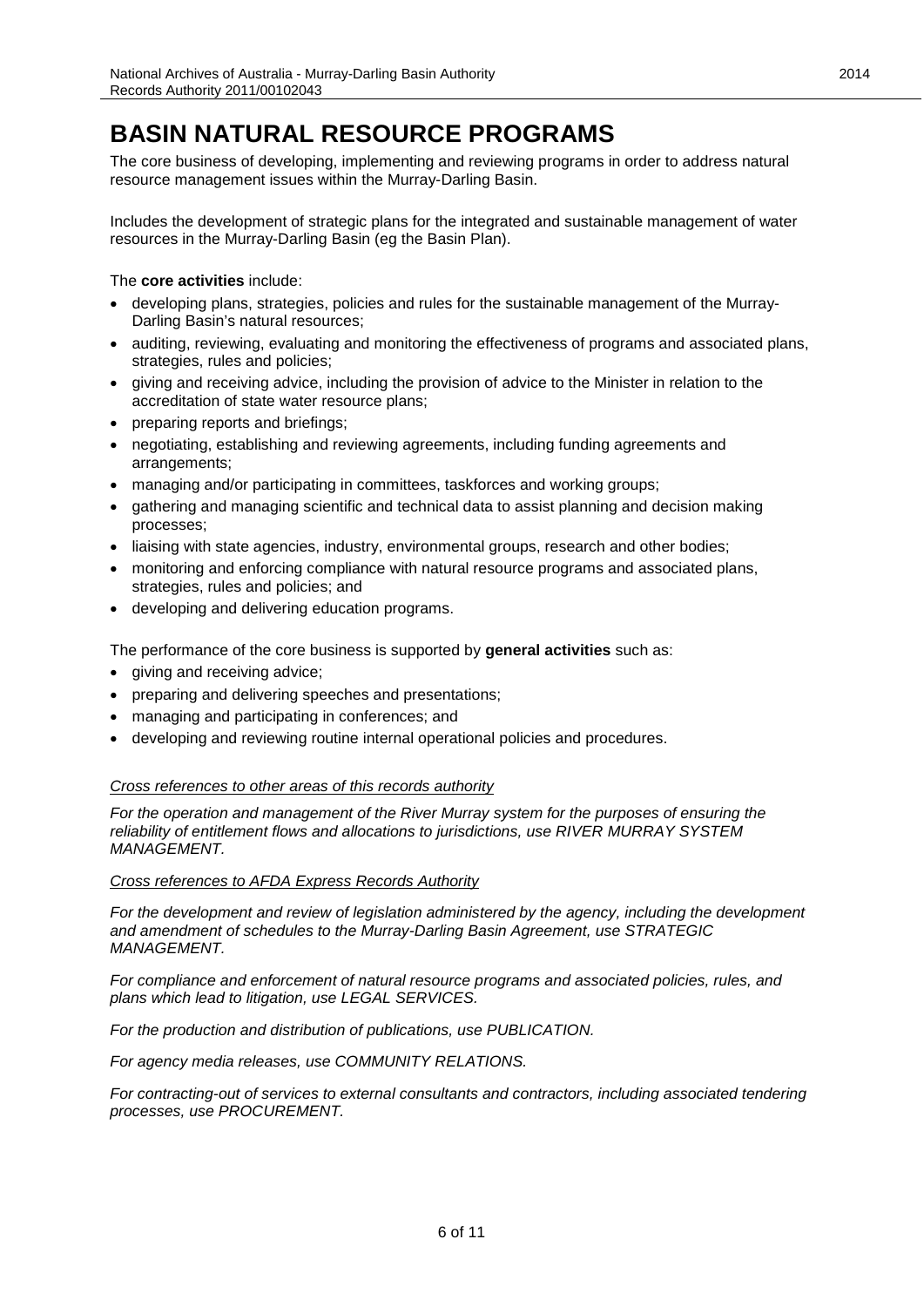### **BASIN NATURAL RESOURCE PROGRAMS**

*For the management of enquiries, requests and agreements to access and use the agency's information and data holdings, use INFORMATION MANAGEMENT.*

#### *Cross references to other records authorities*

*For the provision and administration of grant funding for basin natural resource programs, use the GRANT MANAGEMENT GRA.*

*For the establishment and management of the agency's governing body (the Murray-Darling Basin Authority), use GOVERNING BODIES.*

*For statutory and non-statutory advisory bodies, including the Basin Community Committee, use ADVISORY BODIES.*

#### **Class No Description of records Disposal action**

21985 Records documenting:

- drafting and development of high-level plans, strategies, policies and rules which establish frameworks or programs for the sustainable management of the Murray-Darling Basin's natural resources, such as the Basin Salinity Management Strategy, Native Fish Strategy, the Living Murray initiative, and the Basin Plan. Includes water trading policies, water trading and transfer rules, water quality and salinity management plans, environmental watering plans, icon site management plans, and environmental management plans. Includes tools and methodologies, results of stakeholder consultations, models submitted for review, legal advice and research reports, images and data gathered to support decision making processes;
- audit, evaluation and review of natural resource programs and associated high-level plans, strategies, policies and rules. Includes final reports, findings and recommendations;
- high-level advice and briefings to or from the Minister, the Ministerial Council, government agencies, or other bodies which is of public interest or controversial, subject to government-level scrutiny, or relating to matters which have far reaching social, economic and environmental implications or benefits. Includes advice and recommendations to the Minister in relation to the accreditation of state water resource plans, and briefing reports to the Minister as required in accordance with legislative obligations;
- final versions of speeches and presentations made by the Minister, Authority members or senior agency officers at major occasions;
- negotiation, establishment and review of high-level agreements and joint venture arrangements, such as bilateral agreements with states and territories or science and research bodies. Includes interagency memorandums of understanding, cooperative arrangements and other formal agreements;
- high-level internal and external committees, taskforces and working groups where the agency provides the secretariat, is the Commonwealth's main representative, or plays a leading role in deliberations, including the Basin Officials Committee;
- outcomes resulting from the implementation of basin natural resource programs administered or funded by the agency. Includes final reports, recommendations, models, registers, summary reports and results of stakeholder consultations;
- key scientific or technical datasets and images acquired either directly through collecting stations or through external sources for the purposes of informing and supporting evidence based decision making processes. Includes water quality data, macro invertebrate data, spatial data, remote sensing data, hydrological data, climate

Retain as

national archives

2014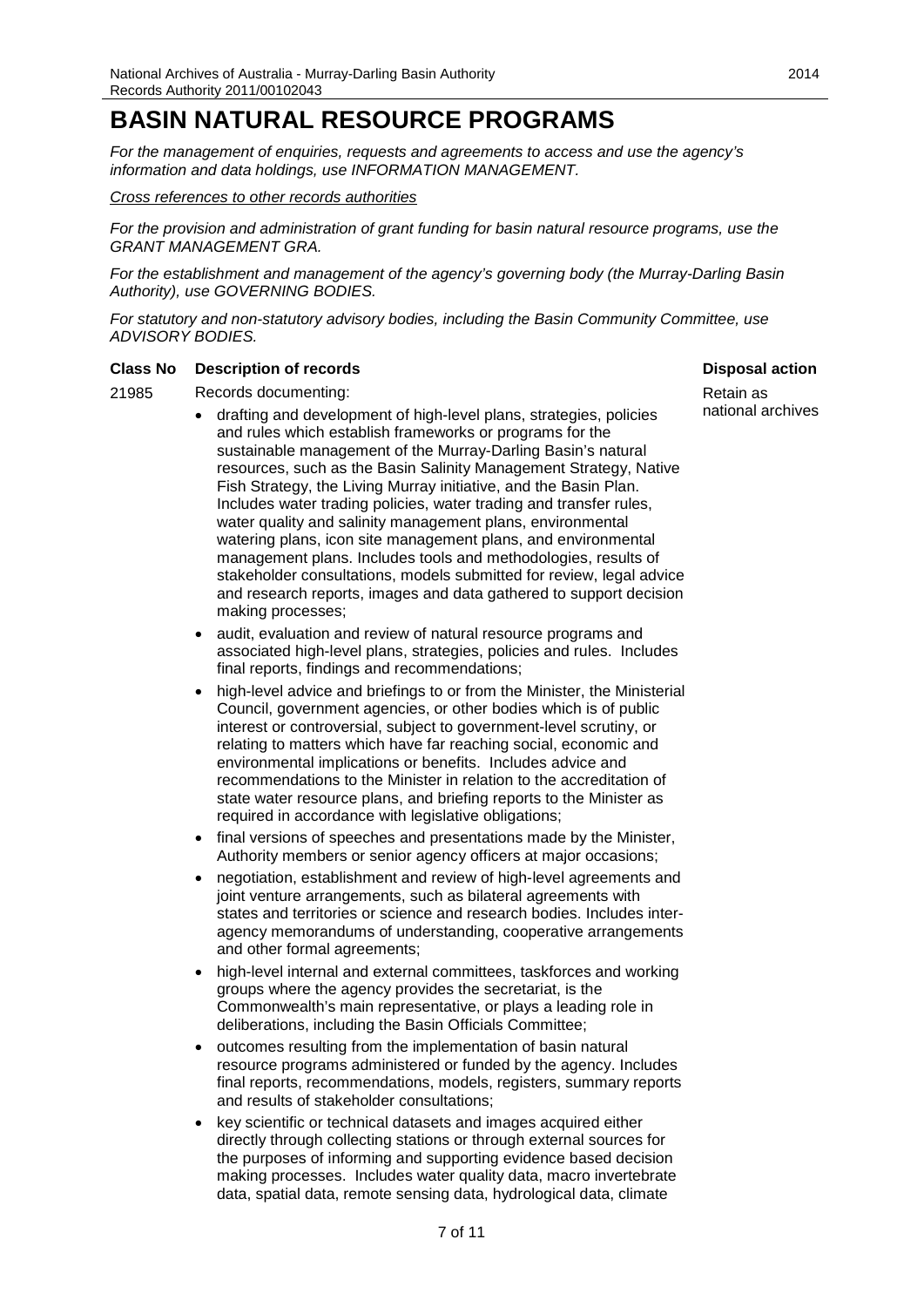### **BASIN NATURAL RESOURCE PROGRAMS**

#### **Class No Description of records Disposal action Disposal action**

21985 (Cont.)

- and weather data, site monitoring data, modelling source data, site photographs and images, and key data gathered in relation to specific sites, assets and functions within the basin;
	- master versions of agency publications and educational material; and
	- monitoring and enforcement of compliance with natural resource programs and associated plans, strategies, policies and rules where ongoing monitoring and investigation identifies breaches of compliance resulting in serious environmental consequences; the matter generates public interest or media attention; or, results in changes to natural resource plans, strategies, programs, policies and/or rules. Includes incident notifications, statements and interview records, photographs, legal advice, enforcement notices, and investigation reports.

#### 21986 Records documenting:

- general administrative arrangements for meetings, forums, events and audits (eg timetables and schedules, checklists, venue and facility bookings, invitations, catering arrangements, routine liaison with auditing bodies or venue organisers); and
- the development and review of routine internal operational policies and procedures.

#### 21987 Records documenting:

- routine operational administrative tasks supporting the core business; and
- routine basin natural resources program activities, other than those covered in classes 21985-21986.

Destroy 2 years after action completed

Destroy 10 years after action completed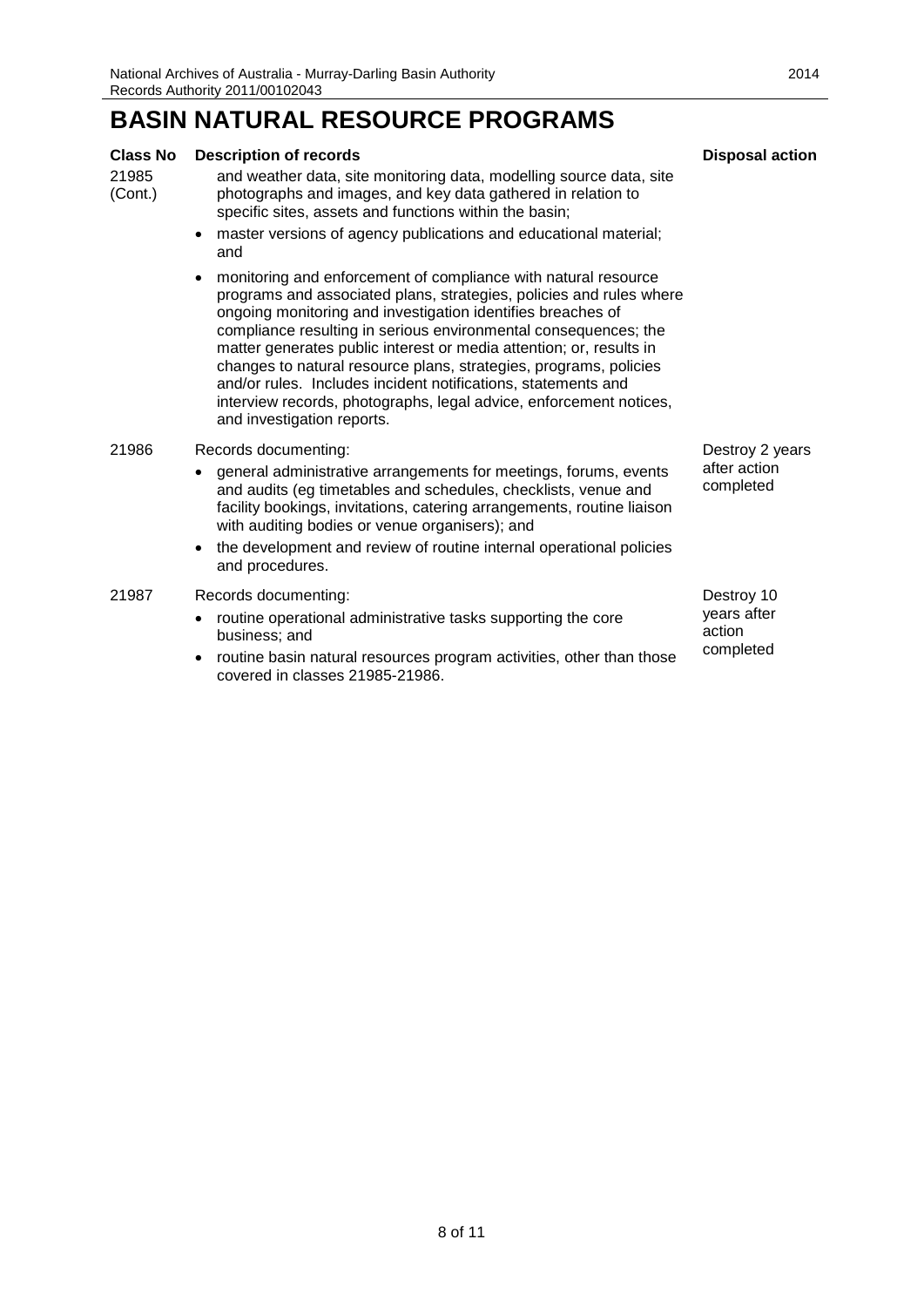### <span id="page-8-0"></span>**RIVER MURRAY SYSTEM MANAGEMENT**

The core business of operating and managing the River Murray system for the purposes of ensuring the reliability of entitlement flows and allocations to jurisdictions.

The **core activities** include:

- developing, implementing and reviewing plans, policies, procedures, strategies and rules for the management and operation of the River Murray system;
- managing the design, construction, maintenance and operation of River Murray assets (such as dams, power stations, weirs, locks and barrages) via direction, contract or joint funding arrangement;
- authorising and delegating authority, including authorising and directing state construction authorities to manage and operate assets;
- negotiating, establishing and reviewing agreements;
- managing River Murray asset registers;
- developing and analysing models of the River Murray system;
- assessing and forecasting water resources to determine availability and allocation requirements;
- forecasting and determining pricing for water services;
- gathering and managing scientific and technical data to assist operations, planning and decisionmaking processes;
- carrying out research, investigations and reviews of operations;
- preparing River Murray water accounts;
- preparing reports and briefings;
- giving and receiving advice, including the provision of advice to the Minister
- liaising with state agencies, construction authorities, industry, environmental groups, research and other bodies;
- providing river system notifications, reports and updates to stakeholders; and
- managing and/or participating in committees, taskforces and working groups.

The performance of the core business is supported by **general activities** such as:

- giving and receiving advice;
- preparing and delivering speeches and presentations;
- arranging or attending conferences; and
- developing and reviewing routine internal operational policies and procedures.

#### *Cross references to other areas of this records authority*

*For the development and implementation of basin-wide natural resource programs, including the implementation of the Cap on surface water diversions, use BASIN NATURAL RESOURCE PROGRAMS.*

#### *Cross references to AFDA Express Records Authority*

For the development and review of legislation administered by the agency, including the development *and amendment of schedules to the Murray-Darling Basin Agreement, use STRATEGIC MANAGEMENT.*

*For the production and distribution of publications, use PUBLICATION.*

*For the preparation of budgets, keeping of accounts and authorisation of payments, use FINANCIAL MANAGEMENT.*

*For agency media releases, use COMMUNITY RELATIONS.*

*For contracting-out of services to external consultants and contractors, including associated tendering processes, use PROCUREMENT.*

2014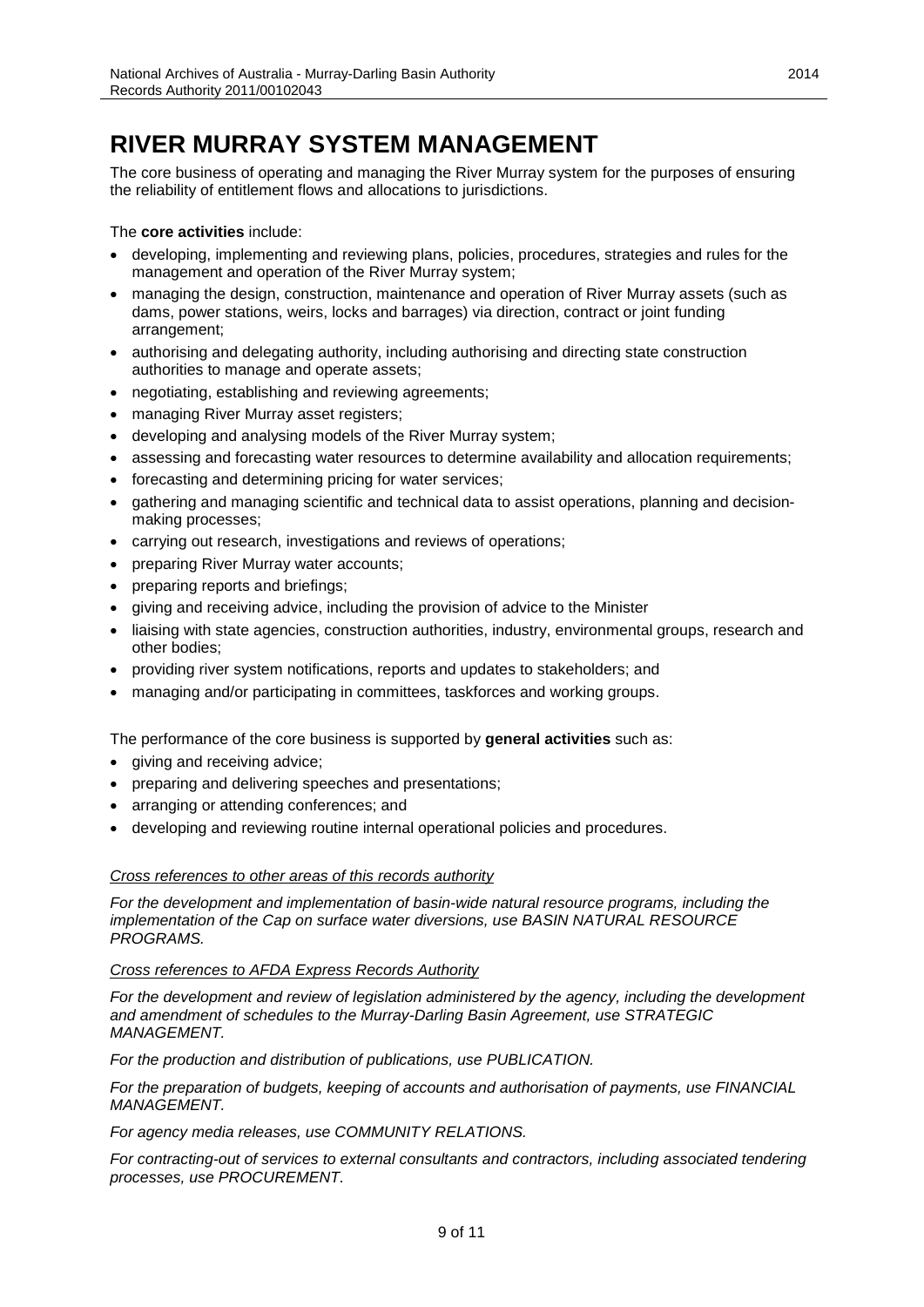### **RIVER MURRAY SYSTEM MANAGEMENT**

*For the management of compensation claims for injury, death, denial of rights of a person, or damage to or destruction of property as a result of River Murray operations (including claims that proceed to litigation), use COMPENSATION and/or LEGAL SERVICES.*

*For management of enquiries, requests and agreements to access and use the Authority's information and data holdings, use INFORMATION MANAGEMENT.*

#### *Cross references to other records authorities*

*For the provision and administration of grant funding for basin natural resource programs, use GRANT MANAGEMENT.*

*For the establishment and management of the agency's governing body (the Murray-Darling Basin Authority), use GOVERNING BODIES.*

### **Class No Description of records Disposal action Disposal action**

#### 21988 Records documenting:

- drafting and development of high-level plans, policies, procedures and rules which establish frameworks for the management and operation of the River Murray system and associated assets;
- outcomes of River Murray asset design, construction and maintenance projects managed by the agency via direction, contract or funding arrangement. Includes design and construction studies, reports and associated design and construction approvals, maintenance plans and results of stakeholder consultations;
- authorisations and directions provided to state construction authorities to carry out asset design, construction and maintenance works, or operate assets;
- negotiation, establishment, variation and management of high-level agreements and joint venture arrangements, such as bilateral agreements with states, territories and research bodies, interagency memoranda of understanding, cooperative arrangements and other formal agreements. Includes agreements with state construction authorities for the construction, management and/or operation of River Murray assets;
- asset registers for major infrastructure, land and easements;
- actual (current) hydrological models of the River Murray system, including associated modelling source data sets;
- assessment and forecasting of water resources in the River Murray in order to determine water availability and allocation requirements. Includes resource calculations, interim resource assessments, water surplus and deficit reports, and available water determinations;
- key scientific and technical datasets acquired either directly through collecting stations or through external or other sources for the purposes of monitoring, controlling and directing River Murray operations, and for the provision of real time river data to stakeholders. Includes data collected in relation to river levels, storage volumes, algae levels and other hydrographical data;
- outcomes of research and reviews of River Murray operations. Includes final research and operations review reports and associated recommendations, final model scenarios, results of stakeholder consultations, and images and data sets gathered to inform findings and decisions;
- final River Murray water accounts;
- master versions of agency publications produced to support the core business. Includes publication of notifications to stakeholders (eg drought updates, flow and salinity forecasts);
- high-level internal and external committees, taskforces and working

Retain as national archives